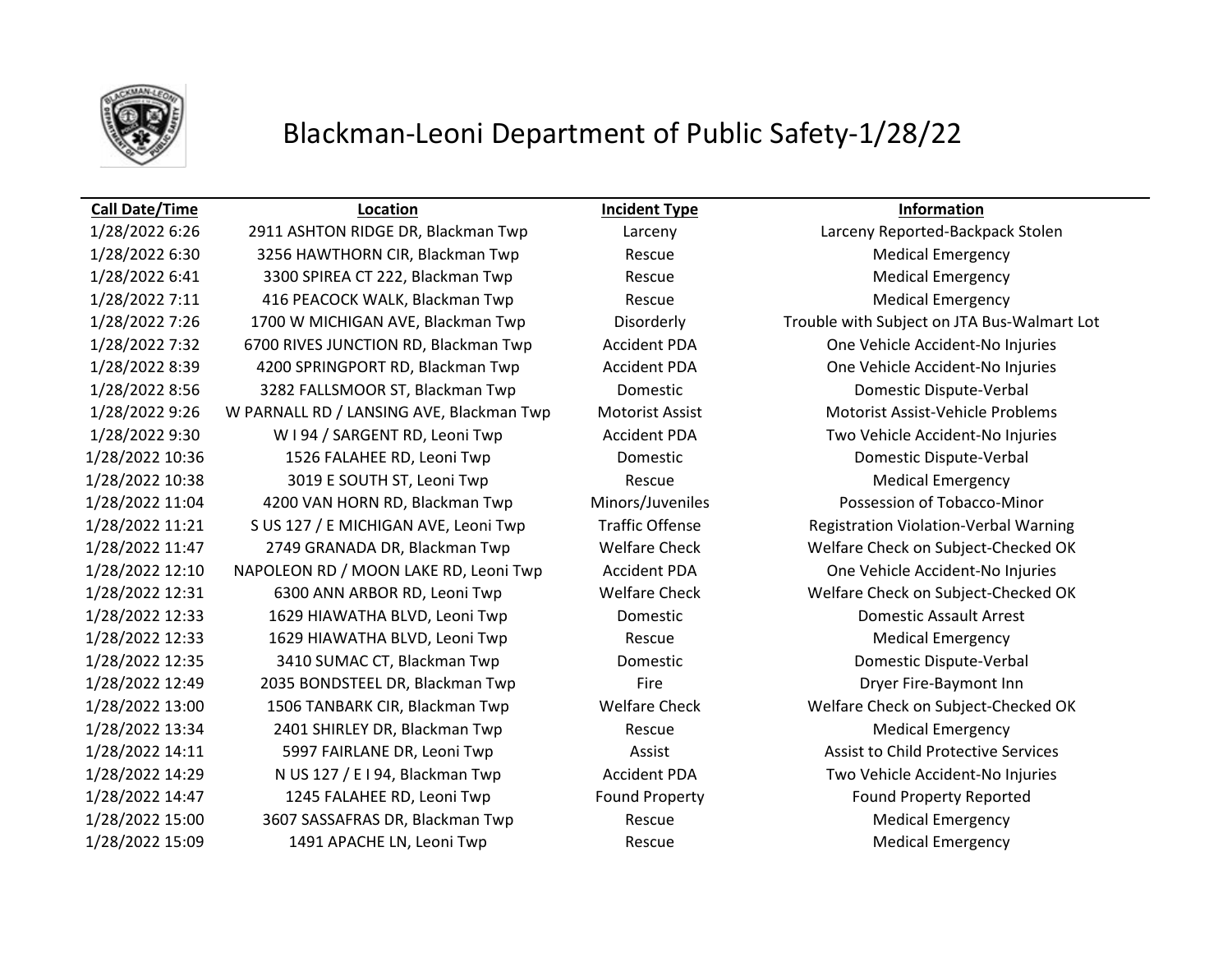

# Blackman-Leoni Department of Public Safety-1/28/22

### **Call Date/Time Location Incident Type Information**

1/28/2022 15:13 154 PEACH ST, Blackman Twp Rescue Medical Emergency 1/28/2022 15:57 1501 BOARDMAN RD, Blackman Twp Fire Fire False Fire Alarm 1/28/2022 16:09 E MICHIGAN AVE / S SUTTON RD, Leoni Twp Welfare Check Welfare check on Subject-Unable to Locate 1/28/2022 16:17 3769 HAWKINS RD, Leoni Twp Rescue Medical Emergency 1/28/2022 16:47 2777 AIRPORT RD, Blackman Twp Accident PPDA Private Property Accident-Meijer Lot 1/28/2022 17:13 4331 KINGSTON LN, Blackman Twp Fraud Credit Card Fraud Reported 1/28/2022 17:39 2729 CLARK ST, Blackman Twp Domestic Domestic Dispute-Verbal 1/28/2022 17:47 2801 CARRIAGE LN, Blackman Twp Rescue Medical Emergency 1/28/2022 17:52 3475 BALMARS AVE, Blackman Twp Rescue Medical Emergency 1/28/2022 18:07 COOPER RD / ROSEHILL RD, Blackman Twp Traffic Offense Registration Violation-Verbal Warning 1/28/2022 18:15 2911 PHEASANT RUN DR, Blackman Twp Welfare Check Welfare check on Subject-Unable to Locate 1/28/2022 18:22 3346 E MICHIGAN AVE, Leoni Twp Lost Property Lost Cell Phone Reported-Speedway Station 1/28/2022 18:30 2601 SEYMOUR RD, Blackman Twp Alarm Alarm Alarm False Burglar Alarm 1/28/2022 18:33 W PARNALL RD / COOPER RD, Blackman Twp Motorist Assist Motorist Assist-Vehicle Problems 1/28/2022 18:36 GILLETTS LAKE RD / ANN ARBOR RD, Leoni Twp Welfare Check Welfare Check on Subject-Checked OK 1/28/2022 18:39 858 N BROWN ST, Blackman Twp **Assist Assist Assist to Child Protective Services** 1/28/2022 18:55 114 MAPLE RD, Leoni Twp Welfare Check Welfare check on Subject-Unable to Locate 1/28/2022 19:06 3600 LANSING AVE, Blackman Twp Warrants Subject Arrested on Felony Warrant 1/28/2022 19:10 6100 ANN ARBOR RD, Leoni Twp Reckless Driving Reckless Driver Reported 1/28/2022 19:27 E I 94 / AIRPORT RD, Blackman Twp Accident PDA Two Vehicle Accident-No Injuries 1/28/2022 19:43 46 N US 127, Blackman Twp Traffic Hazard Hazard-Debris in Roadway 1/28/2022 19:51 AIRPORT RD / BOARDMAN RD, Blackman Twp Traffic Hazard Hazard-Vehicle Broken Down in Roadway 1/28/2022 20:01 2777 AIRPORT RD, Blackman Twp Larceny Retail Fraud-Meijer 1/28/2022 20:15 4200 VAN HORN RD, Blackman Twp Suspicious Situation Suspicious Situation Reported 1/28/2022 20:56 E GANSON ST / N HORTON ST, Jackson Accident PDA One Vehicle Accident-No Injuries

1/28/2022 18:21 3333 E MICHIGAN AVE, Leoni Twp Suspicious Situation Suspicious Vehicle Reported-Checked OK-Meijer 1/28/2022 20:00 706 BELLEVUE AVE, Blackman Twp Domestic Domestic Assault Reported-Prosecutor Review 1/28/2022 20:25 W MICH AVE / ROBINSON RD, Blackman Twp Assist Assist Assist Assist to Jackson County Sheriff's Department